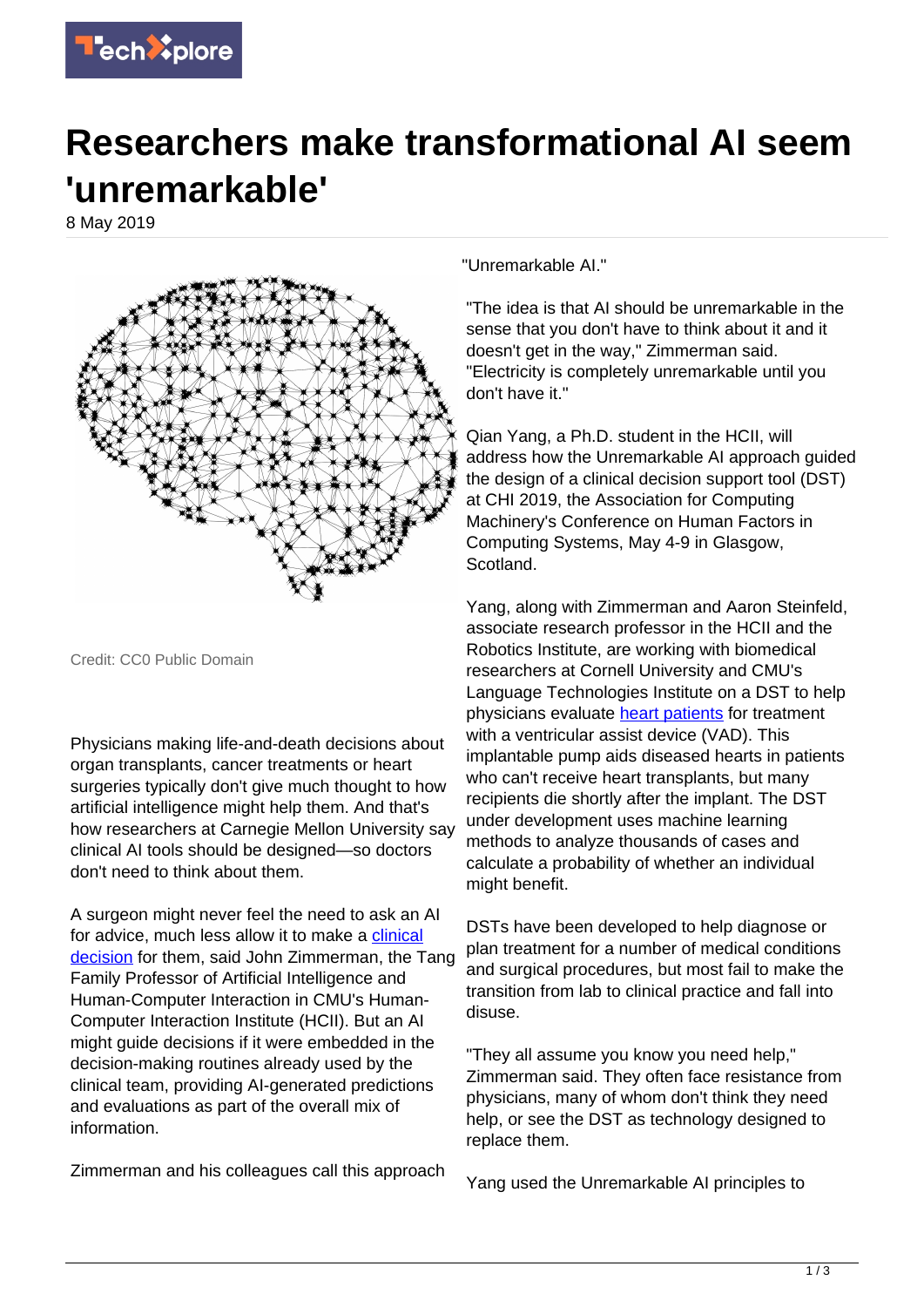

design how the clinical team would interact with the DST for VADs. These teams include mid-level clinicians, such as [nurse practitioners,](https://techxplore.com/tags/nurse+practitioners/) social workers and VAD coordinators, who routinely use computers; and surgeons and cardiologists, who value their colleagues' advice over computational support.

The natural time to incorporate the DST's prognostications is during multidisciplinary patient evaluation meetings, Yang said. Though physicians make the ultimate decision about when or if to implant a VAD, the entire team is often present at these meetings and computers are being used.

Her design automatically incorporates the DST prognostications into the slides prepared for each patient. In most cases, the DST information won't be significant, Steinfeld suggested, but for certain patients, or at certain critical points for each patient, the DST might provide information that demands attention.

Though the DST itself is still under development, the researchers tested this interaction design at three hospitals that perform VAD surgery, with DSTenhanced slides presented for simulated patients.

"The mid-levels —- the support staff—loved this," Yang said, because it enhanced their input and helped them be more active in the discussion. Physician reaction was less enthusiastic, reflecting skepticism about DSTs and the conviction that it was impossible to totally evaluate the interaction without a fully functioning system and real [patients.](https://techxplore.com/tags/patients/)

But Yang said physicians didn't display the same defensiveness and feelings about being replaced by technology typically associated with DSTs. They also acknowledged that the DST might inform their decisions.

"Prior systems were all about telling you what to do," Zimmerman said. "We're not replacing human judgment. We're trying to give humans inhuman abilities."

"And to do that we need to maintain the human decision-making process," Steinfeld added.

 **More information:** Qian Yang et al, Unremarkable AI, Proceedings of the 2019 CHI Conference on Human Factors in Computing Systems - CHI '19 (2019). [DOI: 10.1145/3290605.3300468](http://dx.doi.org/10.1145/3290605.3300468)

Provided by Carnegie Mellon University